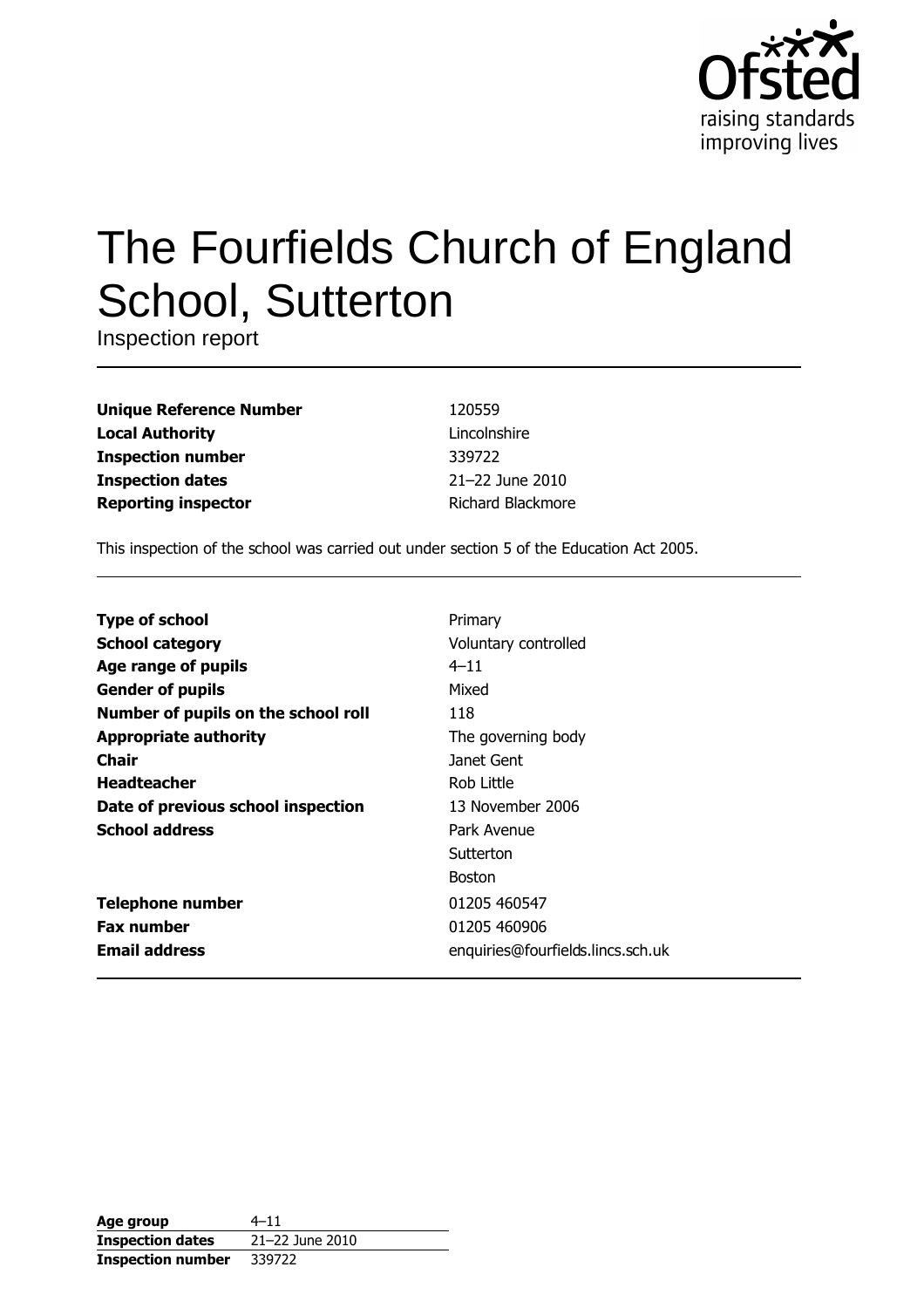The Office for Standards in Education, Children's Services and Skills (Ofsted) regulates and inspects to achieve excellence in the care of children and young people, and in education and skills for learners of all ages. It regulates and inspects childcare and children's social care, and inspects the Children and Family Court Advisory Support Service (Cafcass), schools, colleges, initial teacher training, work-based learning and skills training, adult and community learning, and education and training in prisons and other secure establishments. It rates council children's services, and inspects services for looked after children, safequarding and child protection.

Further copies of this report are obtainable from the school. Under the Education Act 2005, the school must provide a copy of this report free of charge to certain categories of people. A charge not exceeding the full cost of reproduction may be made for any other copies supplied.

If you would like a copy of this document in a different format, such as large print or Braille, please telephone 08456 404045, or email enquiries@ofsted.gov.uk.

You may copy all or parts of this document for non-commercial educational purposes, as long as you give details of the source and date of publication and do not alter the documentation in any way.

Royal Exchange Buildings St Ann's Square Manchester M2 7LA T: 08456 404045 Textphone: 0161 618 8524 E: enquiries@ofsted.gov.uk W: www.ofsted.gov.uk © Crown copyright 2010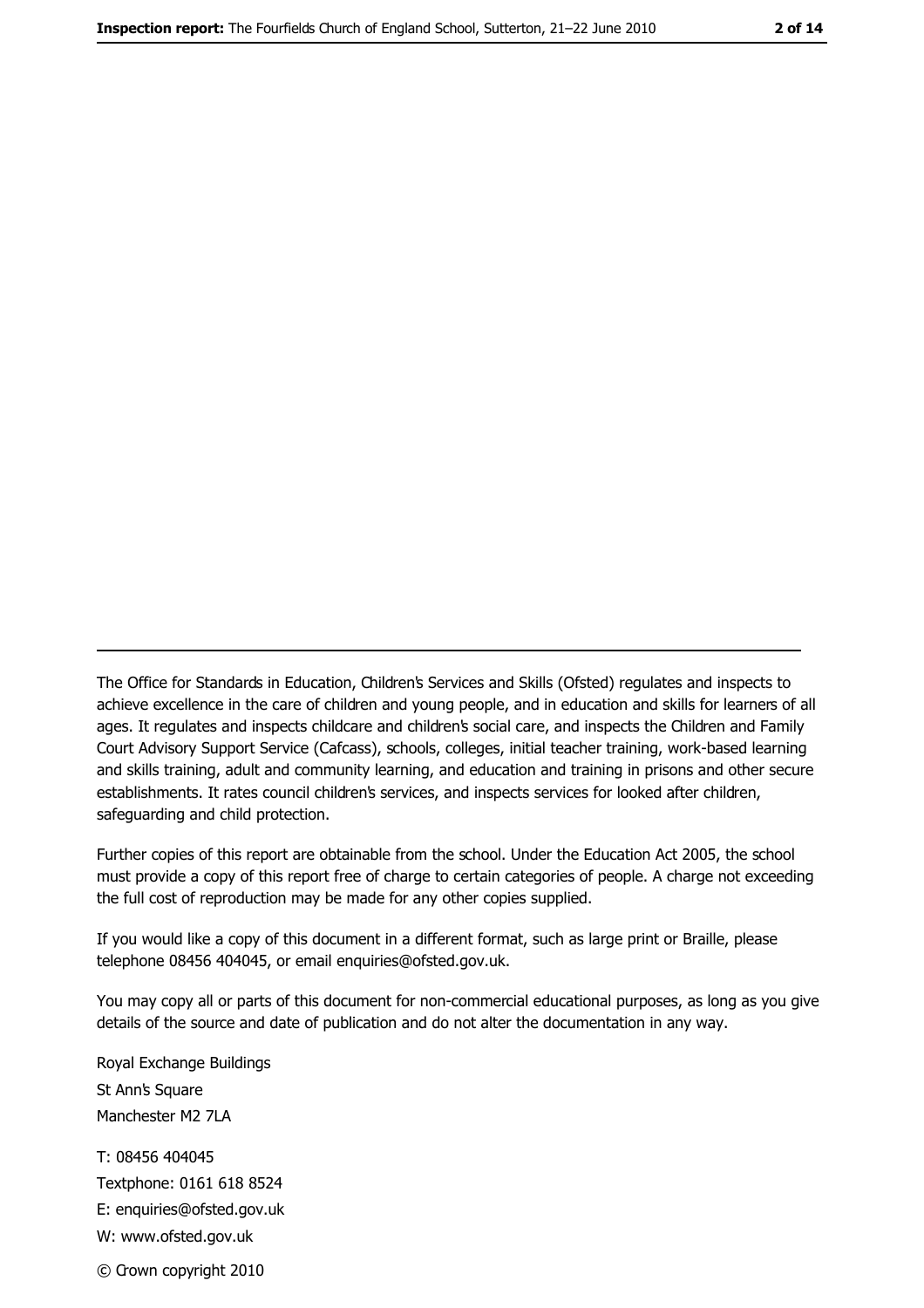# **Introduction**

This inspection was carried out by two additional inspectors. The inspectors visited six lessons and observed five teachers. They held meetings with governors, members of staff and groups of pupils. Inspectors examined the school's tracking of pupils' progress, samples of pupils' work, attendance data and school improvement plans. The questionnaire responses of 17 parents and carers were also taken into account.

The inspection team reviewed many aspects of the school's work. It looked in detail at the following:

- the achievement of pupils, particularly in Key Stage 2 and in mathematics across  $\blacksquare$ the school, to determine whether teaching is sufficiently effective
- how well curriculum opportunities are helping to raise standards  $\blacksquare$
- the impact of the leadership of the school on raising standards and the rates of  $\blacksquare$ progress made by pupils.

# **Information about the school**

Fourfields Church of England Primary School is a smaller than average primary school. Since 2007 the school has been federated with another school so that there has been one headteacher with responsibility for leading both schools. A school leader' is responsible for the day-to-day management of the school. The overwhelming majority of the pupils are White British. A very small number of pupils' speak English as an additional language. There is provision for family and parenting workshops managed by the school. The proportion of pupils with special educational needs and/or disabilities is higher than average and the proportion of pupils who have a statement of special educational needs is below average. The percentage of pupils known to be eligible for free school meals is a little below average. The school has achieved the Healthy Schools Status.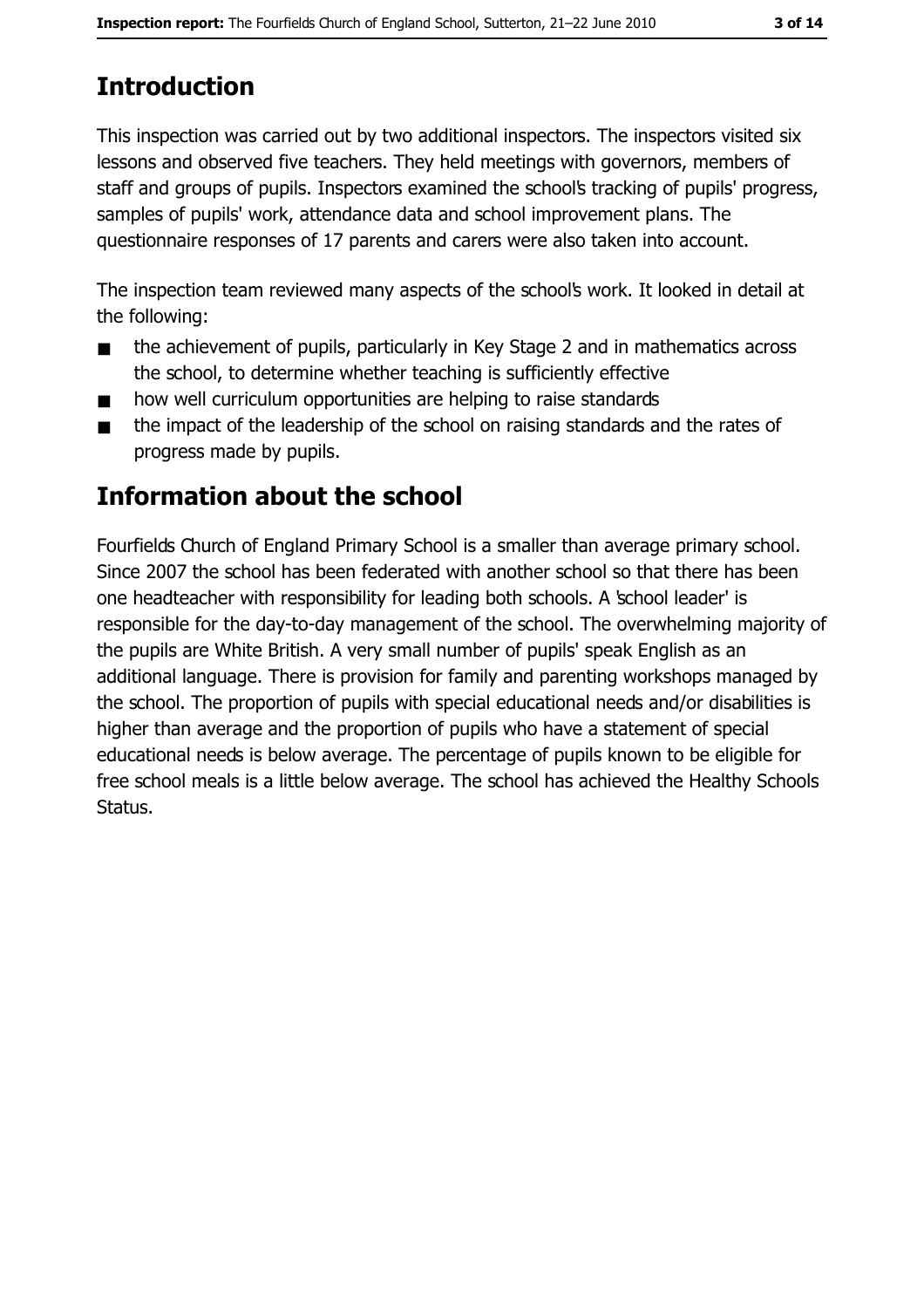# **Inspection judgements**

### Overall effectiveness: how good is the school?

#### The school's capacity for sustained improvement

#### **Main findings**

This is a good school. As a parent/carer wrote: 'The school has a lovely family feel which is exactly what I looked for in a school.' It has made significant improvement since it became federated because of the wider range of staff expertise and skills that have become available through the federation. These have been used well to support school development. Pupils' spiritual, moral, social and cultural development is good, pupils having a keen understanding of their own beliefs as well as those of others. They readily apply their interest in moral and ethical issues to their work through discussion and express their ideas maturely. An excellent range of well attended extra-curricular activities successfully supports pupils' personal development.

Children in the Reception class get off to a good start progressing well from starting points that are well below those expected. They achieve well because of exciting and well planned activities. Although standards in writing are lower than in mathematics and science, standards are broadly average by the end of Year 6. Useful strategies to improve pupils' writing have been implemented with some effect but these have not been in place long enough or been sufficiently extensive to have had the full desired impact. Progress made by pupils, including those with special educational needs and/or disabilities, as they move through the school is good. Their progress is underpinned by effective support and interventions because the school makes use of a wide range of information and external services to aid pupils' well being and their learning.

Staff know individuals well and pupils appreciate and respond well to this with good behaviour in classrooms and around the school. Pupils say that they feel safe and well cared for and enjoy caring for each other and the school. They are particularly proud of their responsibility on the school council where they 'improve things' as one pupil commented. Pupils have an adequate understanding of what it means to lead a healthy lifestyle and take advantage of the very wide range of sporting activities provided, including the much liked and enjoyed archery club. Despite pupils' obvious enjoyment of school, attendance is only average and lateness at the start of school interrupts learning for some pupils.

Teaching is good and lessons are typified by enthusiastic teachers who strongly promote enjoyment. Consequently, pupils are well motivated and come to school ready to learn and eager to contribute to lessons. Lesson plans are detailed but do not set out precisely enough the learning that is expected to take place. Teachers move lessons along at a good pace. However, work is not always sufficiently well matched to the needs of different groups of pupils, especially the higher attainers for whom work is often a little too easy. In addition, higher attaining pupils do not have enough opportunities to extend their knowledge and understanding by practising cross-curricular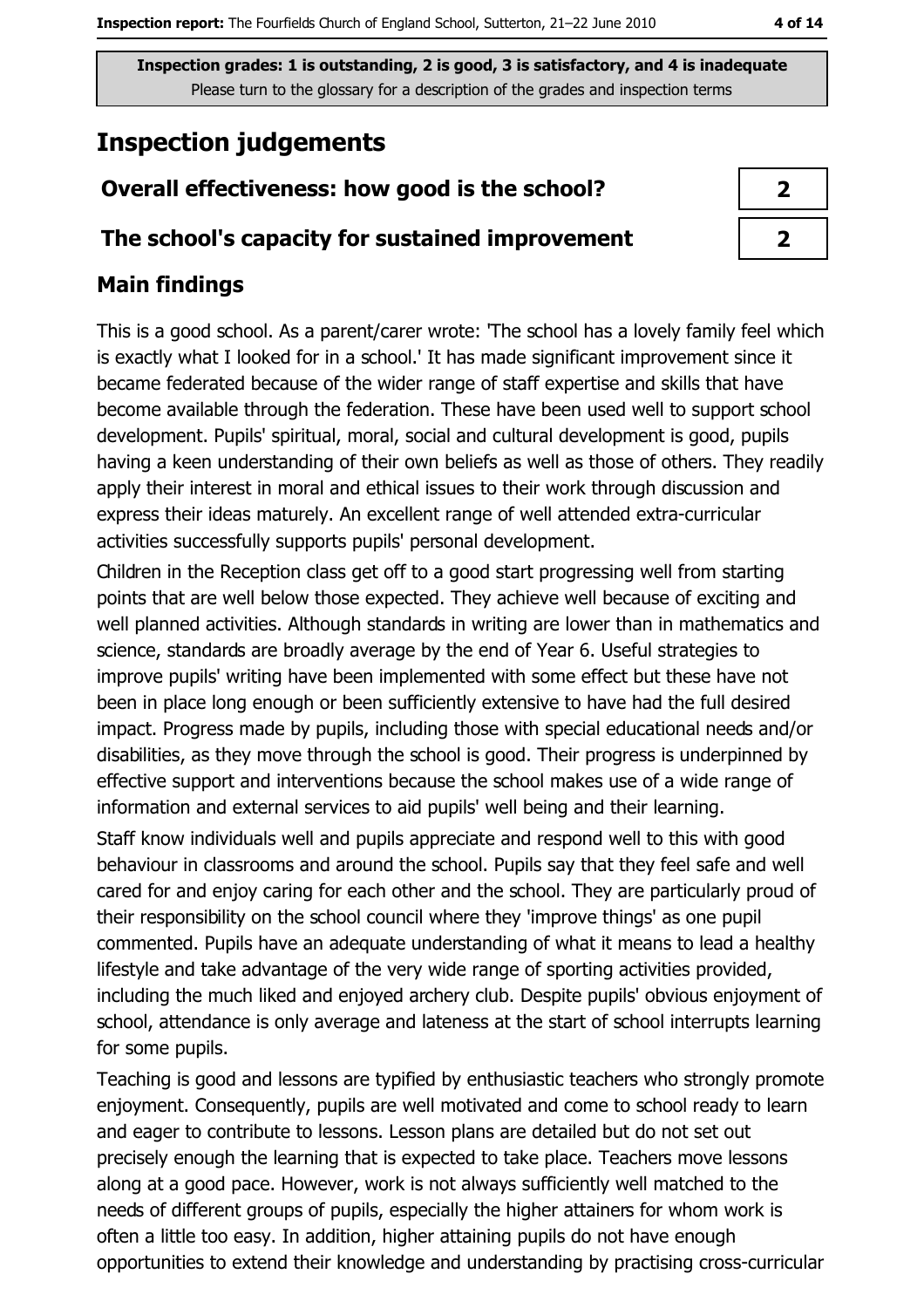skills, such as literacy and numeracy, in different subjects. As a result, not all make consistently good progress.

The care, guidance and support for pupils are good and support their generally good personal outcomes. Staff also nurture the potential of pupils and give them the self-confidence to work hard and aim high. Teachers provide helpful and timely feedback to pupils about how to improve their work.

The headteacher together with the senior leader and other senior colleagues lead the school well and has worked successfully with staff and governors to improve systems for accurate self-evaluation. There are good outcomes for pupils because leaders at all levels know exactly what to do to sustain the school's journey of improvement. This, together with the successful actions to remedy weaknesses and the effective use of resources, means the capacity for sustained improvement is good.

#### What does the school need to do to improve further?

- $\blacksquare$  $\equiv$ Raise further the standards gained by pupils by:
	- ensuring lesson plans more rigorously detail the learning expectations for pupils  $\equiv$
	- developing the school's strategies to improve pupils' writing skills.
- Increase the level of challenge for higher attaining pupils by:
	- making sure teachers specifically plan for, and extend, the learning of the more able pupils
	- using different curriculum areas to extend the knowledge and understanding of higher attaining pupils by practising skills in a range of contexts.

#### **Outcomes for individuals and groups of pupils**

Pupils achieve well because most teachers expect much of their pupils and explain complicated ideas well. Much effective work has been undertaken by the school in writing because of a focus on extending writing using the 'Big Write' project which has helped pupils to develop and sustain interesting ideas in their writing. However, aspects of their writing, including the consistent use of punctuation, remain underdeveloped. Pupils would benefit from increased time and additional practice on this aspect of their writing. Pupils have well chosen targets for improvement and in a good literacy lesson seen during the inspection pupils were adept at complex sentence building because the teacher referred to clear targets for using adverbial clauses. Nonetheless, the work seen by inspectors in lessons confirms the overall picture of good progress. There is little difference in the progress made by the various groups of pupils, except for more able pupils who do not always do as well as they could partly because work is too easy for them.

Pupils have positive attitudes to learning, settling to work quickly and applying themselves well. This is because social skills are very well developed and used at different times of the school day, including being play leaders during break times,

 $2<sup>1</sup>$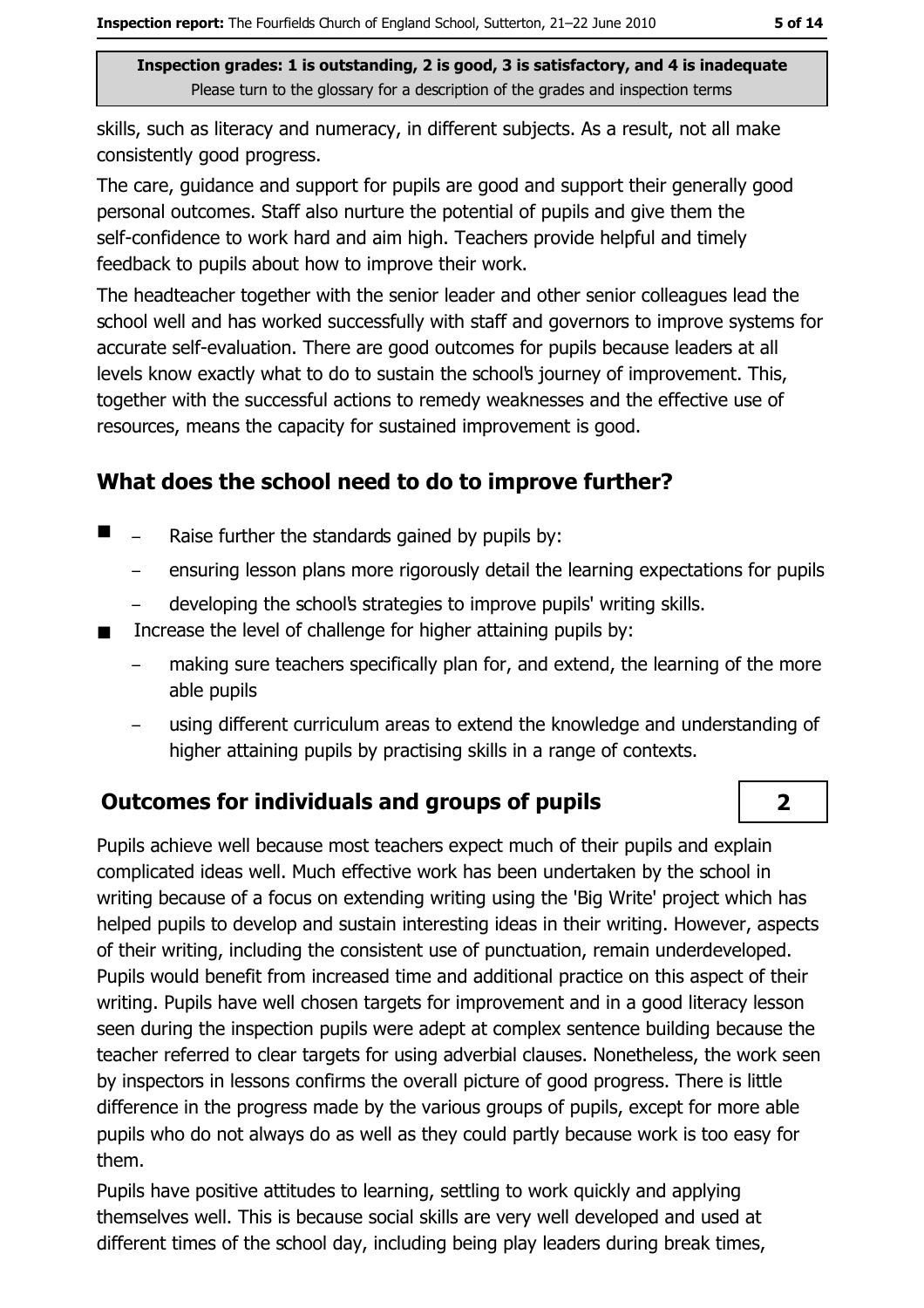helping pupils to play happily together. Despite less involvement in the local community, pupils make some important contributions to the school community through the roles they take on such as the school councillors and eco monitors, who were seen responsibly checking the use of electricity throughout the school day. Year 6 pupils took this a stage further by being instrumental in installing a solar tube in the school building to reduce the amount of energy used during the day. Pupils' average skill levels demonstrate the school soundly prepares them for the future.

These are the grades for pupils' outcomes

| Pupils' achievement and the extent to which they enjoy their learning                                                     |                          |  |
|---------------------------------------------------------------------------------------------------------------------------|--------------------------|--|
| Taking into account:<br>Pupils' attainment <sup>1</sup>                                                                   | 3                        |  |
| The quality of pupils' learning and their progress                                                                        | $\overline{2}$           |  |
| The quality of learning for pupils with special educational needs and/or<br>disabilities and their progress               | $\overline{\phantom{a}}$ |  |
| The extent to which pupils feel safe                                                                                      | $\mathbf{2}$             |  |
| <b>Pupils' behaviour</b>                                                                                                  | $\overline{\mathbf{2}}$  |  |
| The extent to which pupils adopt healthy lifestyles                                                                       | 3                        |  |
| The extent to which pupils contribute to the school and wider community                                                   | 3                        |  |
| The extent to which pupils develop workplace and other skills that will<br>contribute to their future economic well-being | 3                        |  |
| Taking into account:<br>Pupils' attendance <sup>1</sup>                                                                   | 3                        |  |
| The extent of pupils' spiritual, moral, social and cultural development                                                   | 2                        |  |

#### How effective is the provision?

Teaching is good overall. Where outstanding teaching was seen this was particularly creative and imaginative. In a Year 5 mathematics lesson the teacher very skillfully combined the pupils' knowledge of strategies for measuring area into a real life problem of needing to know the area of the allotment for the Eco award application. Teachers mark pupils' work well so they know how to improve their work and there is good use of high quality resources including real artifacts to support learning. For example, pupils studying Peru developed a good understanding of its location and customs by the

The grades for attainment and attendance are: 1 is high; 2 is above average; 3 is broadly average; and 4 is low.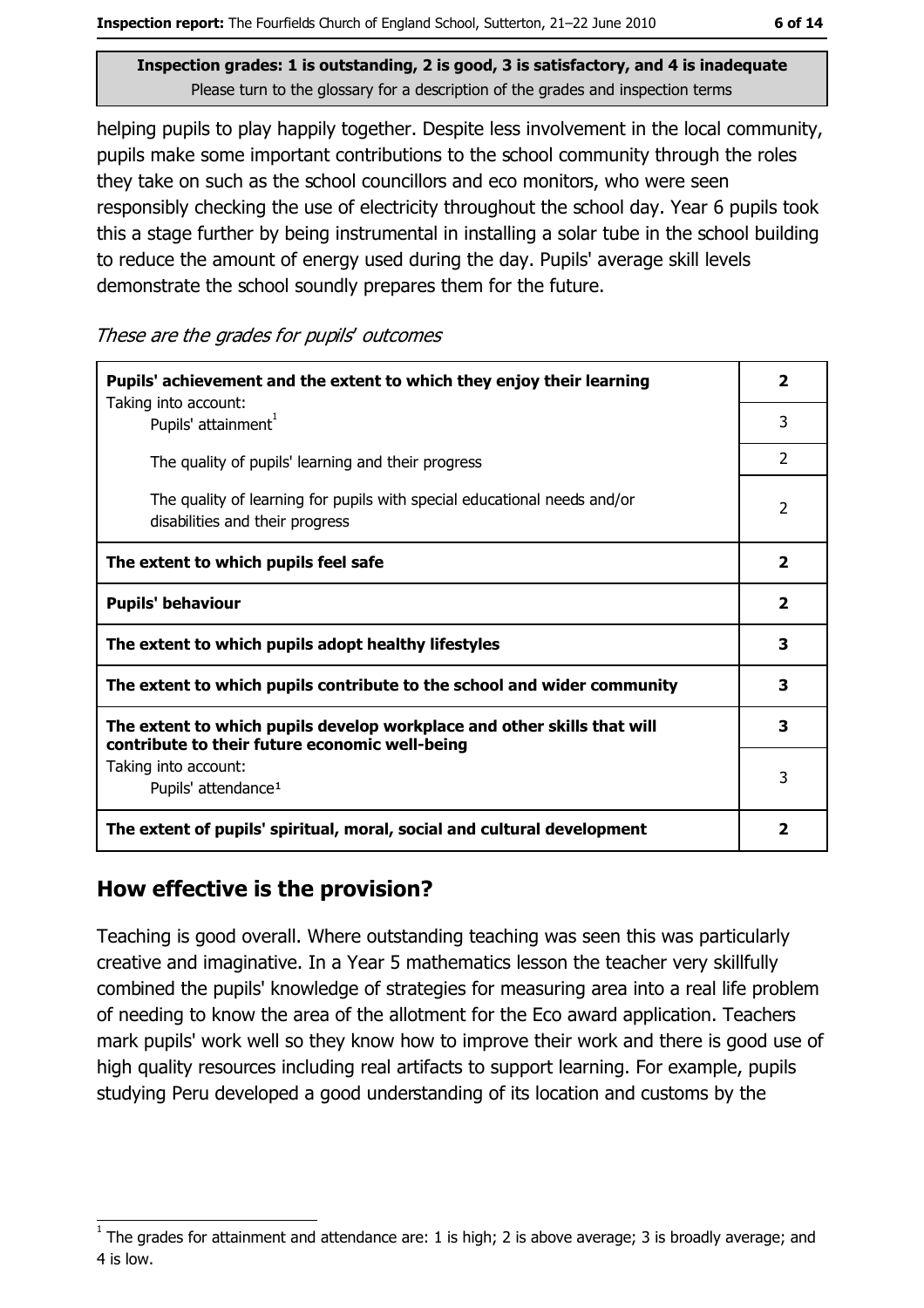effective study of different types of maps and being able to handle indigenous objects such as clothing and musical instruments. Lessons include a good range of activities that keep the pupils on task, and teachers make good use of interactive whiteboards so that pupils are engaged from the start. However, teachers, particularly in literacy lessons, do not always question pupils and challenge the responses of more able pupils at a high enough level to enable them to achieve better.

The good curriculum is responsive to pupils' interests and provides good opportunities to support personal development. It is presented imaginatively and thoughtfully. Learning is meaningful because the school carefully plans themes which are systematically built on previous learning. Pupils experience a broad and balanced curriculum that is enhanced well through the many visitors and trips. For example, the federation jointly plans a trip to the Peterborough Mosque to develop pupils' understanding of different religions. However, opportunities are missed for higher attaining pupils to extend skills, such as literacy and numeracy, by applying these to an increasingly high standard in other subjects.

Adults use assessment data well to identify underperformance by pupils and the school successfully targets these pupils and effective support programmes are introduced. Transition arrangements across the school are good and help pupils settle quickly. The leadership of the special educational needs provision strengthens considerably the school's work by organising extended services and a variety of outside agencies to provide extra support for individuals. Through the number of help groups run by the school, parents are becoming involved increasingly effectively in their children's learning. The school actively encourages pupils to attend school regularly by monitoring absences carefully and working closely with families.

| The quality of teaching                                                                                    |  |
|------------------------------------------------------------------------------------------------------------|--|
| Taking into account:<br>The use of assessment to support learning                                          |  |
| The extent to which the curriculum meets pupils' needs, including, where<br>relevant, through partnerships |  |
| The effectiveness of care, guidance and support                                                            |  |

| These are the grades for the quality of provision |  |  |
|---------------------------------------------------|--|--|
|---------------------------------------------------|--|--|

#### How effective are leadership and management?

There are some significant strengths in the leadership and management of the school including very effective teamwork at all levels and between the two schools. Leadership is strengthened by sharing the roles across the federation enabling leaders to focus on one or two aspects of the school's work, albeit across two institutions, rather than leading too many areas of responsibility. The school is equipping middle leaders with the skills to monitor and evaluate the quality of teaching and learning but the frequency of this is variable. The school promotes equality of opportunity effectively in the main and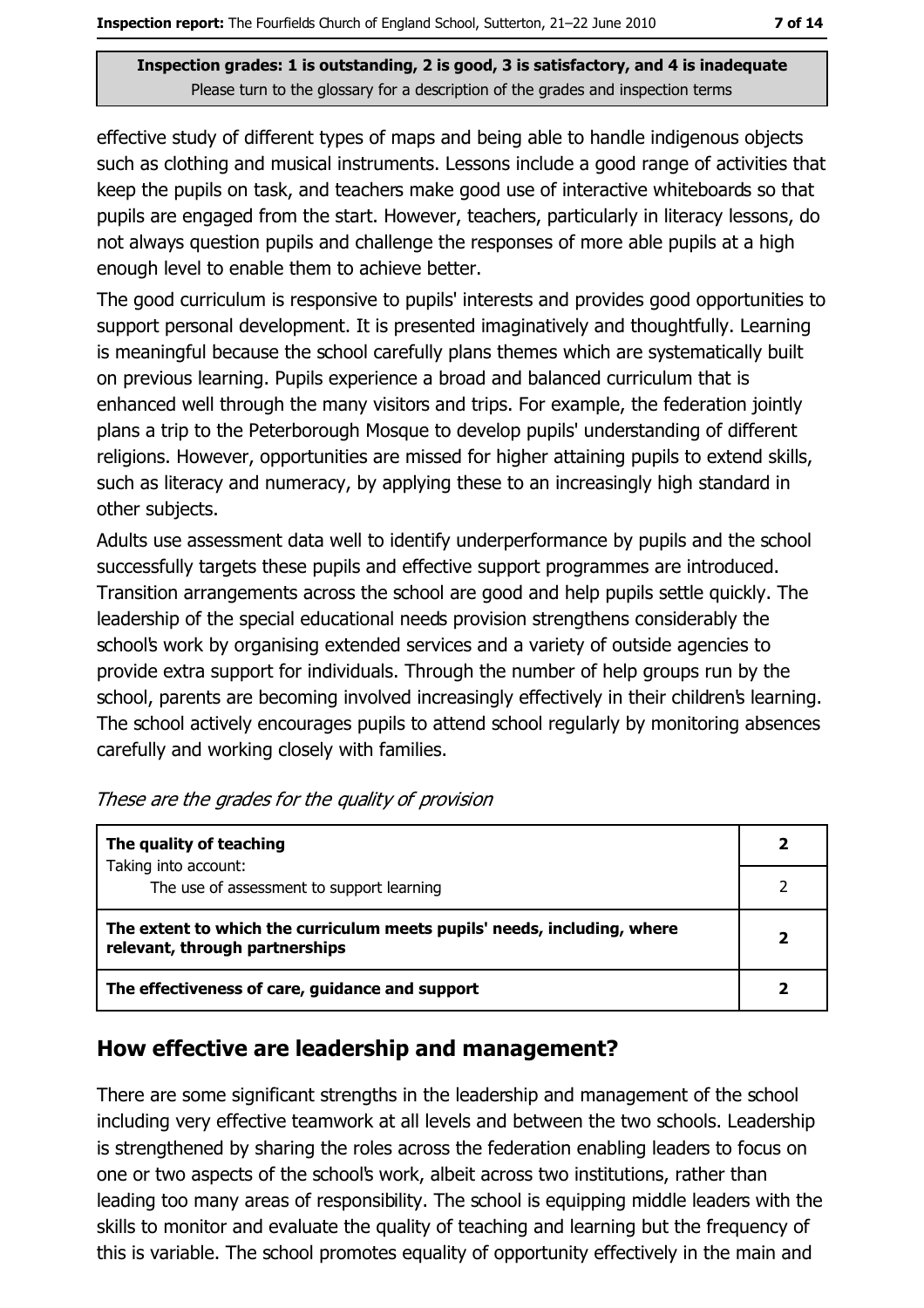tackles discrimination well so that all pupils and families have good access to a range of services within the school and beyond. Most pupils achieve equally well and the school is aware of the need to improve provision for higher attainers to enable them to achieve better. Effective partnerships with other organisations, including health agencies, promote the learning and well being of pupils. The governing body is extremely supportive of all the school's work and is growing into its role as a critical friend. However, it is at an early stage of challenging the school. Measures to keep pupils safe are appropriate and arrangements to engage with parents are satisfactory. The school is a very cohesive community and there are some good examples of community cohesion in the local community, not least the benefits of federation. The school's planning recognises the need, for instance, to forge links with other schools in more ethnically diverse areas in England and globally.

|  | These are the grades for leadership and management |  |  |  |
|--|----------------------------------------------------|--|--|--|
|  |                                                    |  |  |  |

| The effectiveness of leadership and management in embedding ambition and<br>driving improvement                                                                     | $\overline{\mathbf{2}}$ |
|---------------------------------------------------------------------------------------------------------------------------------------------------------------------|-------------------------|
| Taking into account:<br>The leadership and management of teaching and learning                                                                                      | $\overline{2}$          |
| The effectiveness of the governing body in challenging and supporting the<br>school so that weaknesses are tackled decisively and statutory responsibilities<br>met | 3                       |
| The effectiveness of the school's engagement with parents and carers                                                                                                | 3                       |
| The effectiveness of partnerships in promoting learning and well-being                                                                                              | $\mathbf{2}$            |
| The effectiveness with which the school promotes equality of opportunity and<br>tackles discrimination                                                              | 2                       |
| The effectiveness of safeguarding procedures                                                                                                                        | 3                       |
| The effectiveness with which the school promotes community cohesion                                                                                                 | 3                       |
| The effectiveness with which the school deploys resources to achieve<br>value for money                                                                             | $\overline{\mathbf{2}}$ |

#### **Early Years Foundation Stage**

As a direct result of good leadership, planning and organisation, the school copes well with the mixed age class of Reception children and Year 1 pupils. There is always a clear focus for each group of children. Children reach standards, that though below average, are notably better than when they started, representing good progress towards the Early Learning Goals. This is because of the individual care and support from staff beginning with home visits when children first begin school and close support for families. These establish important early links between children's school life and home. A wide range of exciting learning experiences are planned and this encourages children to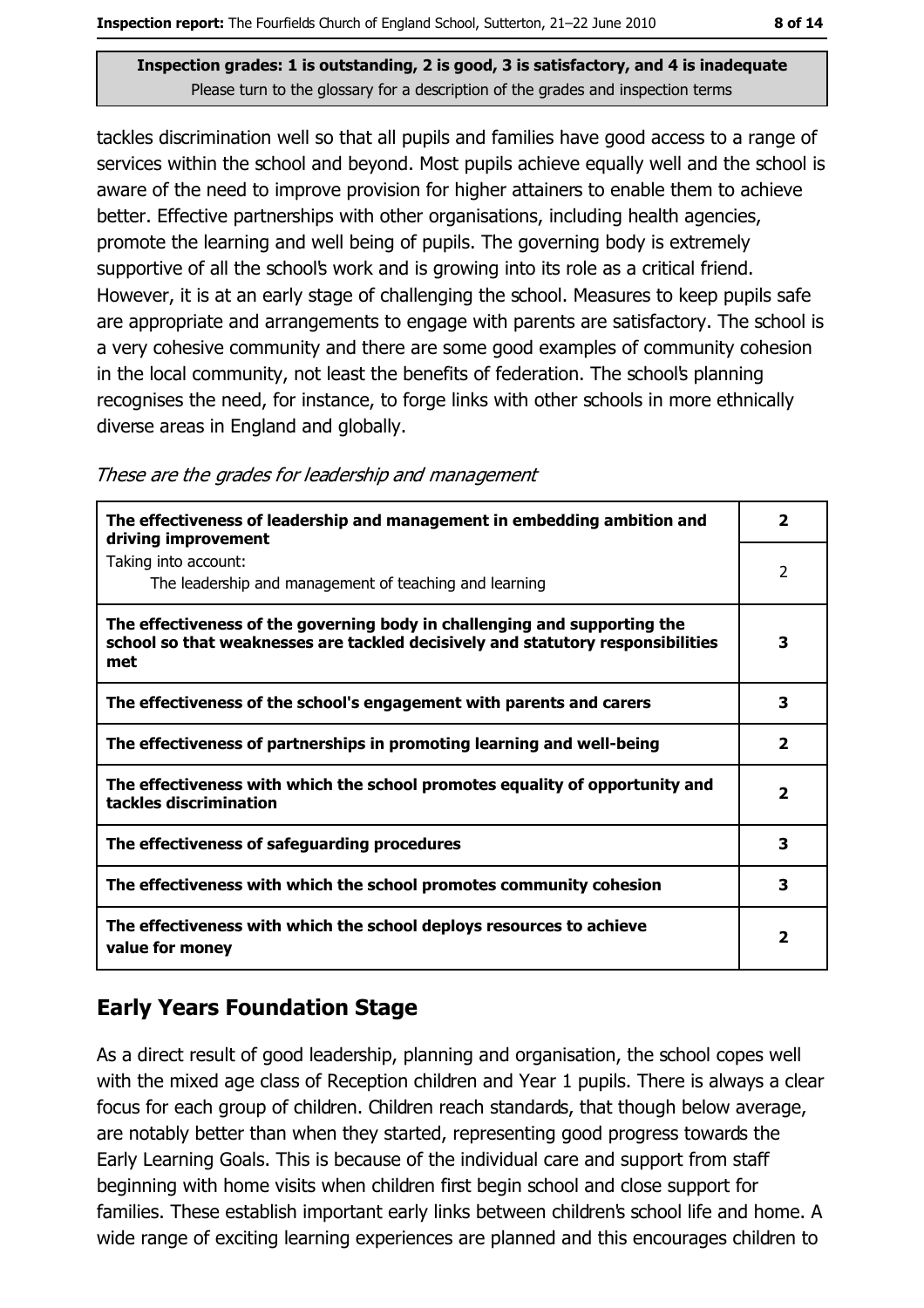investigate these at their own pace. The learning environment buzzes with independent and purposeful activity as, for example, children make good gains in social skills when making 'pies' in the 'kitchen' set up in the classroom. Staff are knowledgeable and enthusiastic and are effective in helping children to choose activities for themselves and, as a result, they develop good skills as independent and inquisitive learners. Teachers regularly assess children's progress on a day-to-day basis and use this information well to plan next steps for learning. They have created a vibrant and stimulating learning environment both indoors and outside although use of the covered outdoor area is not continuous throughout the day, limiting the use of some larger resources.

These are the grades for the Early Years Foundation Stage

| <b>Overall effectiveness of the Early Years Foundation Stage</b>                             | 2 |
|----------------------------------------------------------------------------------------------|---|
| Taking into account:<br>Outcomes for children in the Early Years Foundation Stage            |   |
| The quality of provision in the Early Years Foundation Stage                                 |   |
| The effectiveness of leadership and management of the Early Years<br><b>Foundation Stage</b> | 2 |

#### **Views of parents and carers**

At a return rate of less than 15%, the number of returned questionnaires was relatively low. Most parents and carers who responded are happy with the experiences the school provides. All of these parents and carers believe that the school keeps their children safe and ensures that they enjoy school. A very large majority are of the opinion that the school meets the individual needs of their children through effective teaching and good quality support and guidance. A small minority do not feel the school is well led and managed, mainly linked to concerns of how the federation works. The inspection evidence indicates that the school is well led and that it benefits from being federated to another school.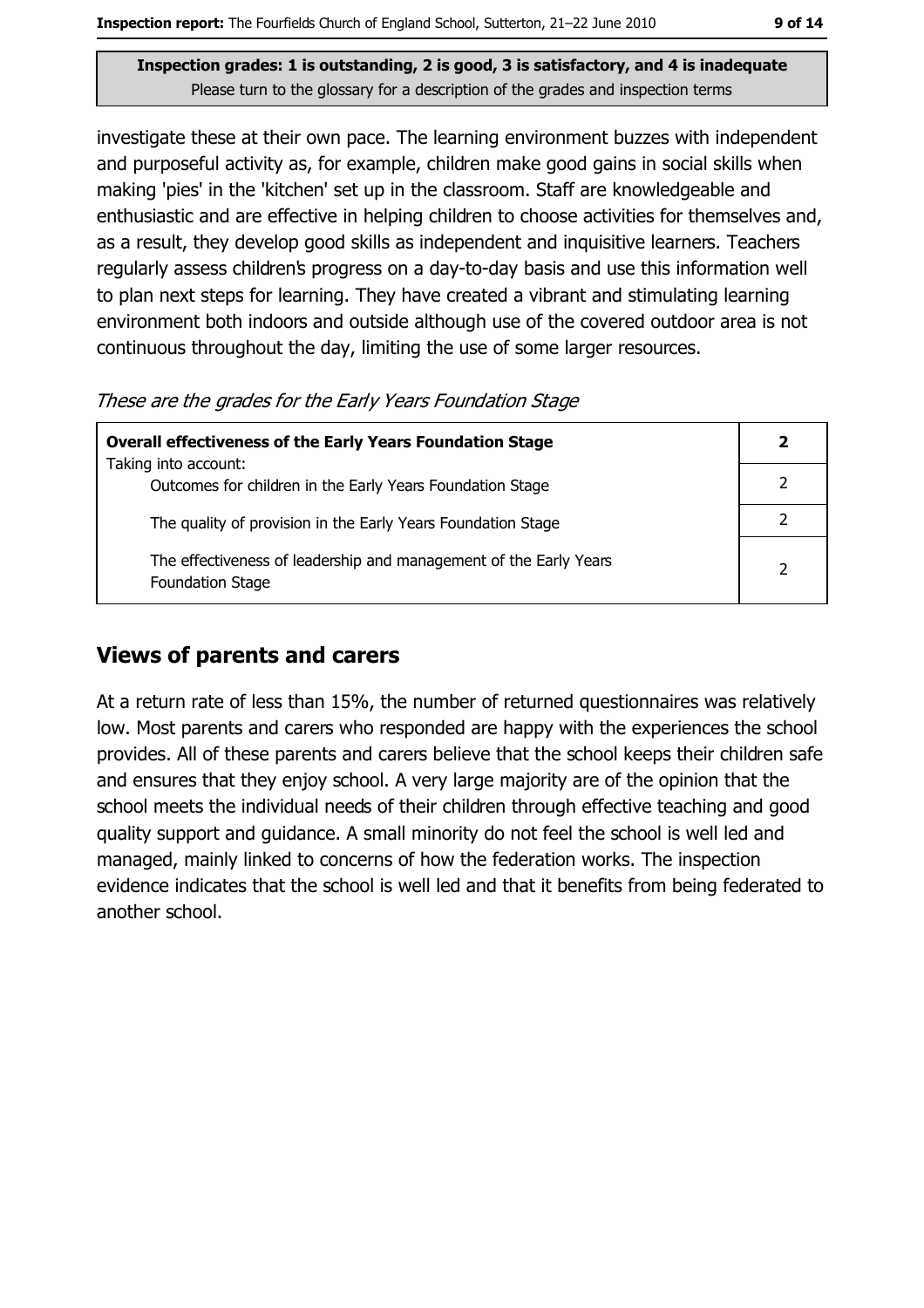#### Responses from parents and carers to Ofsted's questionnaire

Ofsted invited all the registered parents and carers of pupils registered at The Fourfields Church of England School, Sutterton to complete a questionnaire about their views of the school.

In the questionnaire, parents and carers were asked to record how strongly they agreed with 13 statements about the school. The inspection team received 17 completed questionnaires by the end of the on-site inspection. In total, there are 118 pupils registered at the school.

| <b>Statements</b>                                                                                                                                                                                                                                       | <b>Strongly</b><br><b>Agree</b> |               | <b>Agree</b> |               | <b>Disagree</b> |               | <b>Strongly</b><br>disagree |               |
|---------------------------------------------------------------------------------------------------------------------------------------------------------------------------------------------------------------------------------------------------------|---------------------------------|---------------|--------------|---------------|-----------------|---------------|-----------------------------|---------------|
|                                                                                                                                                                                                                                                         | <b>Total</b>                    | $\frac{1}{2}$ | <b>Total</b> | $\frac{0}{0}$ | <b>Total</b>    | $\frac{0}{0}$ | <b>Total</b>                | $\frac{0}{0}$ |
| My child enjoys school                                                                                                                                                                                                                                  | 8                               | 47            | 9            | 53            | $\mathbf 0$     | 0             | $\mathbf{0}$                | $\mathbf 0$   |
| The school keeps my child<br>safe                                                                                                                                                                                                                       | 10                              | 59            | 7            | 41            | $\mathbf 0$     | 0             | 0                           | 0             |
| The school informs me<br>about my child's progress                                                                                                                                                                                                      | 5                               | 29            | 10           | 59            | $\overline{2}$  | 12            | 0                           | 0             |
| My child is making enough<br>progress at this school                                                                                                                                                                                                    | 5                               | 29            | 10           | 59            | $\overline{2}$  | 12            | 0                           | 0             |
| The teaching is good at this<br>school                                                                                                                                                                                                                  | 8                               | 47            | 7            | 41            | $\overline{2}$  | 12            | 0                           | $\mathbf 0$   |
| The school helps me to<br>support my child's learning                                                                                                                                                                                                   | $\overline{7}$                  | 41            | 8            | 47            | $\overline{2}$  | 12            | 0                           | $\mathbf 0$   |
| The school helps my child to<br>have a healthy lifestyle                                                                                                                                                                                                | 6                               | 35            | 10           | 59            | $\mathbf 0$     | 0             | 0                           | $\mathbf 0$   |
| The school makes sure that<br>my child is well prepared for<br>the future (for example<br>changing year group,<br>changing school, and for<br>children who are finishing<br>school, entering further or<br>higher education, or<br>entering employment) | 5                               | 29            | 8            | 47            | $\mathbf{1}$    | 6             | $\mathbf{1}$                | 6             |
| The school meets my child's<br>particular needs                                                                                                                                                                                                         | 6                               | 35            | 9            | 53            | 1               | 6             | 0                           | $\mathbf 0$   |
| The school deals effectively<br>with unacceptable behaviour                                                                                                                                                                                             | 3                               | 18            | 9            | 53            | $\mathbf{1}$    | 6             | 1                           | 6             |
| The school takes account of<br>my suggestions and<br>concerns                                                                                                                                                                                           | 5                               | 29            | 7            | 41            | $\overline{2}$  | 12            | $\mathbf 0$                 | $\mathbf 0$   |
| The school is led and<br>managed effectively                                                                                                                                                                                                            | 6                               | 35            | 6            | 35            | $\mathbf{1}$    | 6             | 3                           | 18            |
| Overall, I am happy with my<br>child's experience at this<br>school                                                                                                                                                                                     | 7                               | 41            | 8            | 47            | $\mathbf{1}$    | 6             | 0                           | 0             |

The table above summarises the responses that parents and carers made to each statement. The percentages indicate the proportion of parents and carers giving that response out of the total number of completed questionnaires. Where one or more parents and carers chose not to answer a particular question, the percentages will not add up to 100%.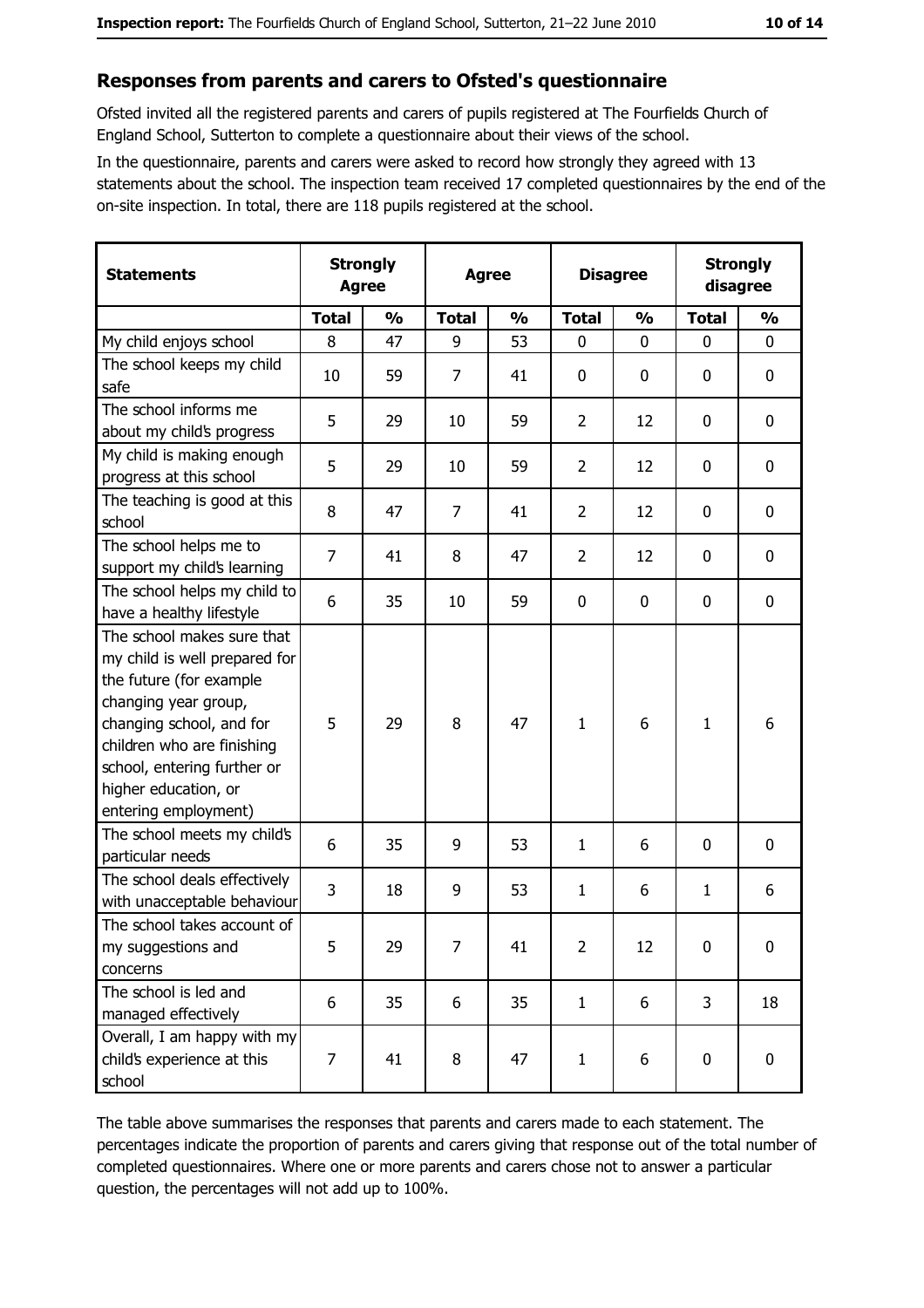## Glossary

| <b>Grade</b> | <b>Judgement</b> | <b>Description</b>                                                                                                                                                                                                               |
|--------------|------------------|----------------------------------------------------------------------------------------------------------------------------------------------------------------------------------------------------------------------------------|
| Grade 1      | Outstanding      | These features are highly effective. An oustanding<br>school provides exceptionally well for its pupils' needs.                                                                                                                  |
| Grade 2      | Good             | These are very positive features of a school. A school<br>that is good is serving its pupils well.                                                                                                                               |
| Grade 3      | Satisfactory     | These features are of reasonable quality. A satisfactory<br>school is providing adequately for its pupils.                                                                                                                       |
| Grade 4      | Inadequate       | These features are not of an acceptable standard. An<br>inadequate school needs to make significant<br>improvement in order to meet the needs of its pupils.<br>Ofsted inspectors will make further visits until it<br>improves. |

### What inspection judgements mean

#### **Overall effectiveness of schools**

|                       | Overall effectiveness judgement (percentage of<br>schools) |      |                     |                   |
|-----------------------|------------------------------------------------------------|------|---------------------|-------------------|
| <b>Type of school</b> | <b>Outstanding</b>                                         | Good | <b>Satisfactory</b> | <b>Inadequate</b> |
| Nursery schools       | 51                                                         | 45   | 0                   | 4                 |
| Primary schools       | 6                                                          | 41   | 42                  | 10                |
| Secondary schools     | 8                                                          | 34   | 44                  | 14                |
| Sixth forms           | 10                                                         | 37   | 50                  | 3                 |
| Special schools       | 32                                                         | 38   | 25                  | 5                 |
| Pupil referral units  | 12                                                         | 43   | 31                  | 14                |
| All schools           | 9                                                          | 40   | 40                  | 10                |

New school inspection arrangements were introduced on 1 September 2009. This means that inspectors now make some additional judgements that were not made previously.

The data in the table above is for the period 1 September to 31 December 2009 and is the most recently published data available (see www.ofsted.gov.uk). Please note that the sample of schools inspected during the autumn term 2009 was not representative of all schools nationally, as weaker schools are inspected more frequently than good or outstanding schools.

Percentages are rounded and do not always add exactly to 100. Secondary school figures include those that have sixth forms, and sixth form figures include only the data specifically for sixth form inspection judgements.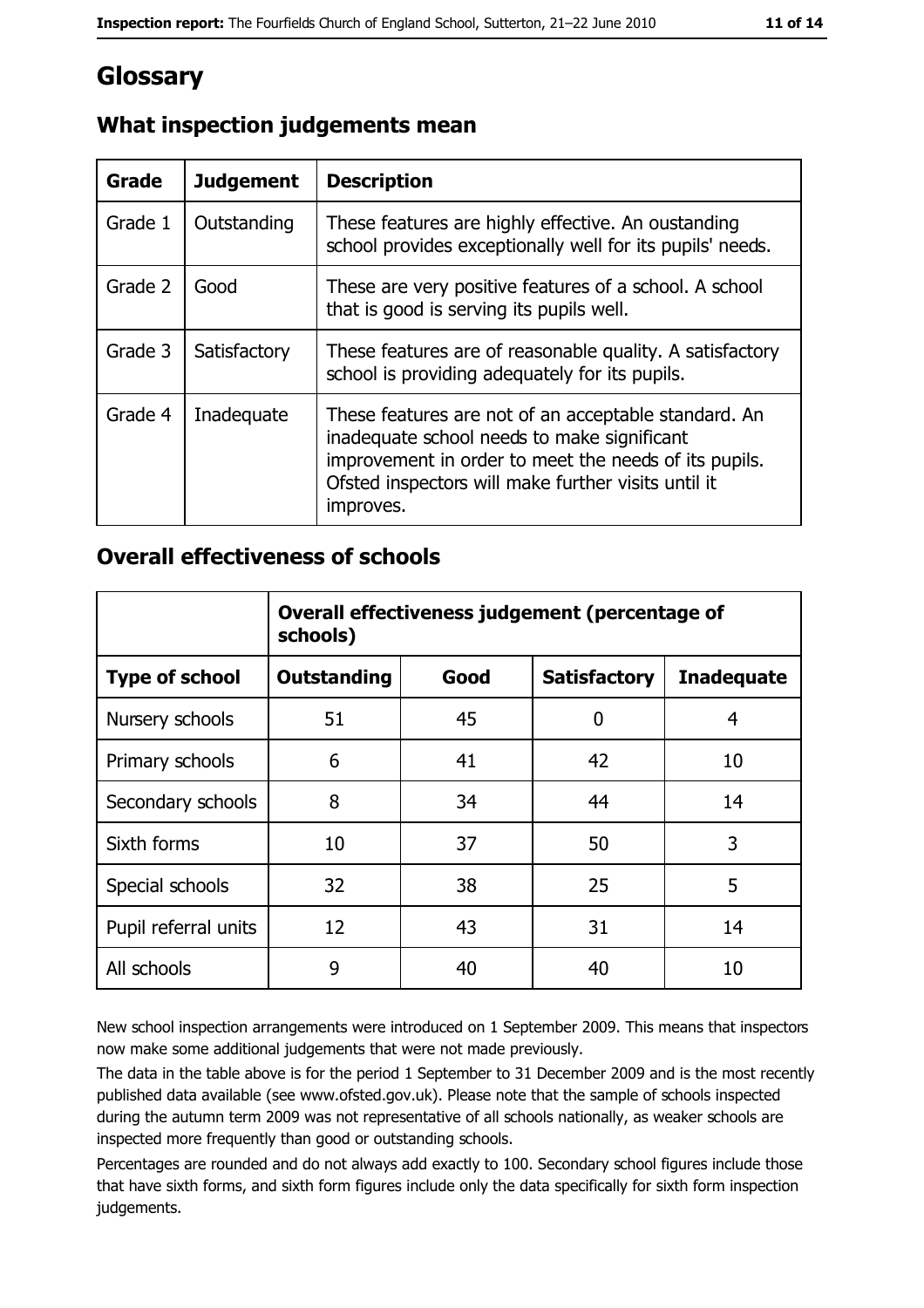# **Common terminology used by inspectors**

| Achievement:                  | the progress and success of a pupil in<br>their learning, development or training.                                                                                                                                                                                                                           |  |
|-------------------------------|--------------------------------------------------------------------------------------------------------------------------------------------------------------------------------------------------------------------------------------------------------------------------------------------------------------|--|
| Attainment:                   | the standard of the pupils' work shown by<br>test and examination results and in<br>lessons.                                                                                                                                                                                                                 |  |
| Capacity to improve:          | the proven ability of the school to<br>continue improving. Inspectors base this<br>judgement on what the school has<br>accomplished so far and on the quality of<br>its systems to maintain improvement.                                                                                                     |  |
| Leadership and management:    | the contribution of all the staff with<br>responsibilities, not just the headteacher,<br>to identifying priorities, directing and<br>motivating staff and running the school.                                                                                                                                |  |
| Learning:                     | how well pupils acquire knowledge,<br>develop their understanding, learn and<br>practise skills and are developing their<br>competence as learners.                                                                                                                                                          |  |
| <b>Overall effectiveness:</b> | inspectors form a judgement on a school's<br>overall effectiveness based on the findings<br>from their inspection of the school. The<br>following judgements, in particular,<br>influence what the overall effectiveness<br>judgement will be.                                                               |  |
|                               | The school's capacity for sustained<br>improvement.<br>Outcomes for individuals and groups<br>of pupils.<br>The quality of teaching.<br>The extent to which the curriculum<br>meets pupil's needs, including where<br>relevant, through partnerships.<br>The effectiveness of care, guidance<br>and support. |  |
| Progress:                     | the rate at which pupils are learning in<br>lessons and over longer periods of time. It<br>is often measured by comparing the<br>pupils' attainment at the end of a key<br>stage with their attainment when they<br>started.                                                                                 |  |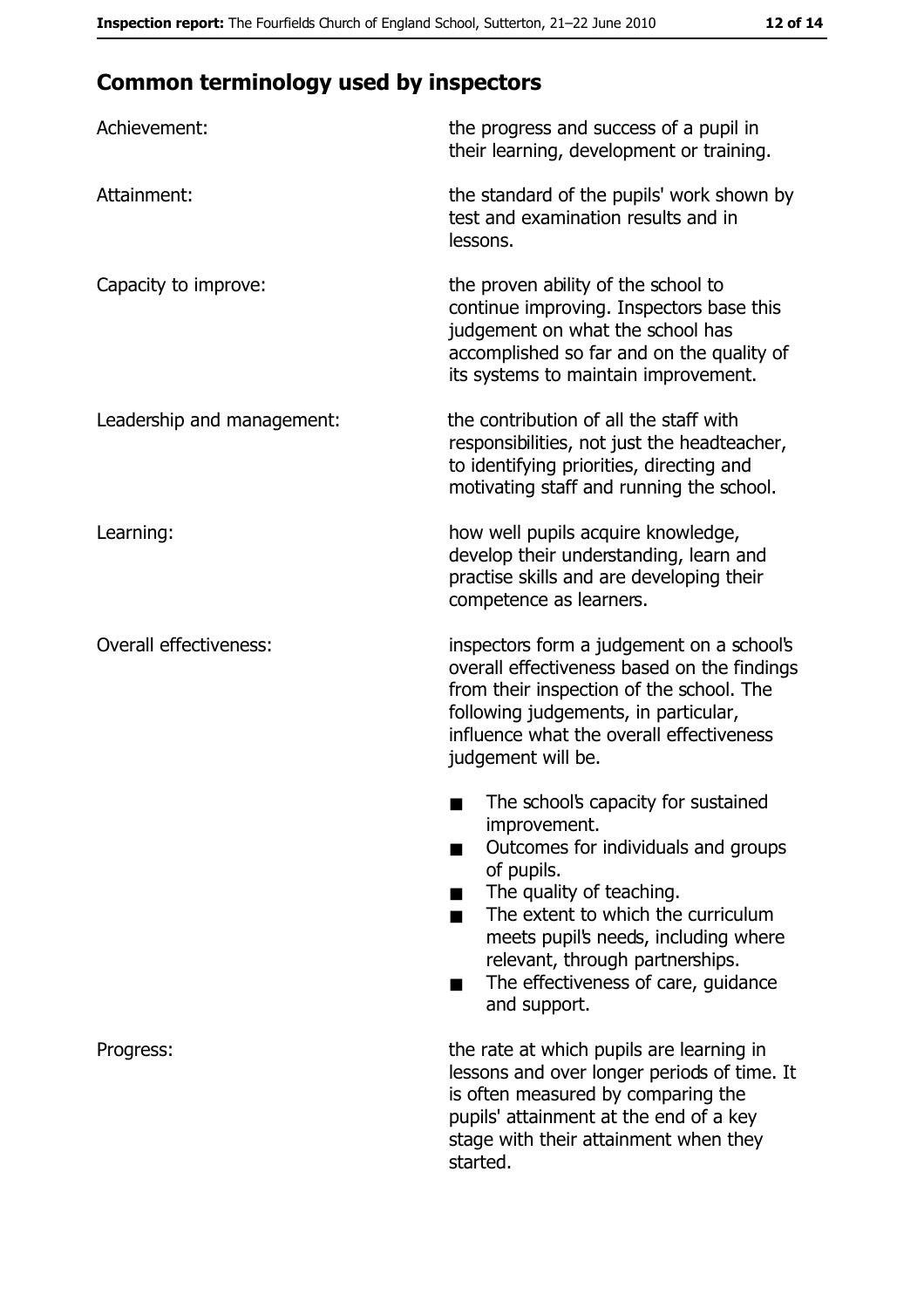This letter is provided for the school, parents and carers to share with their children. It describes Ofsted's main findings from the inspection of their school.



23 June 2010

**Dear Pupils** 

Inspection of The Fourfields Church of England School, Sutterton, Boston, PE20 2JN Thank you for helping us when we visited your school. We enjoyed talking to you and you all helped us get to know your school really quickly. Your school currently gives you

a good education and you reach average standards at the end of Year 6.

You make good progress particularly in reading and science.

Your behaviour is good - well done!

You told us how much you enjoy coming to school.

There is an excellent range of clubs on offer, many of which help you to enjoy school. I enjoyed seeing the work in the pottery club.

You have a good awareness of how to stay safe.

Your spiritual, moral, social and cultural development is good. The way you reflect on events that happen in the world is excellent.

You play a highly important role in organising the school through your elected school council and the jobs you do, such as monitoring when lights are on but not being used. I have asked your headteacher and staff to make your school even better by doing three things: making sure those of you who find work easy have more challenging opportunities that make you think more; planning the work that each group will do in lessons in more detail and developing new and more effective ways to help you improve your writing. I know you will help your teachers make these improvements. You can start by telling your teachers if you find work too easy and trying your hardest.

Yours sincerely,

**Richard Blackmore** 

Lead inspector